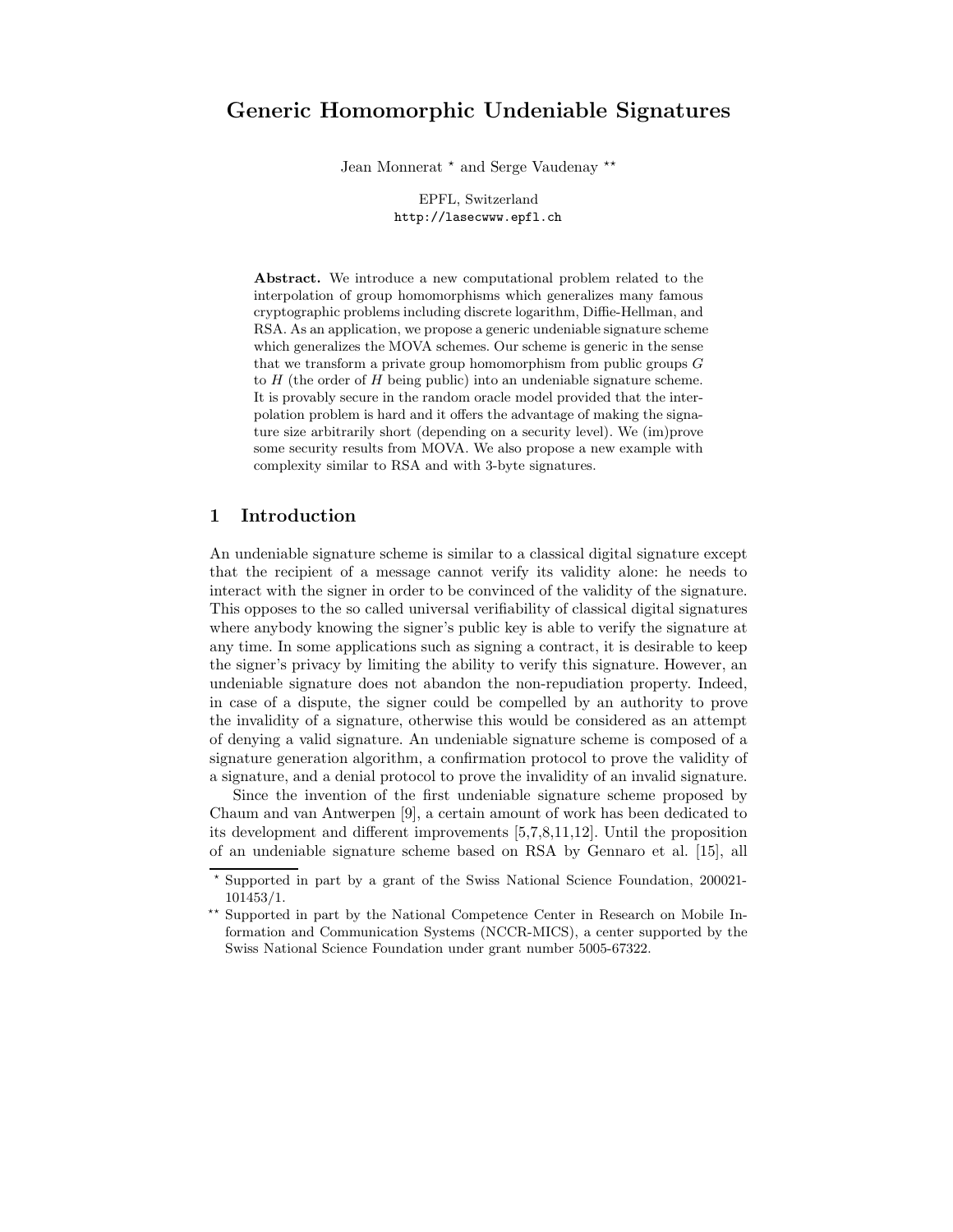previous undeniable signatures were based on the discrete logarithm problem. More recently, three undeniable signatures based on different problems have been proposed. The first one is based on pairings [18], the second one is based on a quadratic field [4], and the third one (MOVA) is based on characters [19].

In traditional digital signature schemes, the security collapses when the signature is too short because of universal verifiability: an attacker can try to guess a signature until it is valid in order to forge it. One advantage of undeniable signatures is that the security smoothly decreases with the signature length. As an example, we can think of 20-bit signatures which cannot be forged but with a probability of success of  $2^{-20}$ . The forger can increase it in an on-line attack, but this can easily be detected and thwarted. So, undeniable signatures could in principle be arbitrarily small e.g. as small as a MAC, although no such signatures were proposed so far except MOVA signatures.

In this paper, we provide a new computational problem called Group Homomorphism Interpolation (GHI) problem whose solution consists in finding the image of a given point under an homomorphism which interpolates some given points. This generalizes and improves the MOVA scheme based on characters. Section 2 provides some theoretical results about the GHI problem. Section 3 contains several interactive proof protocols and some related security results that will be used for our undeniable signature from Section 4. Section 5 is devoted to a new example and further discussions. Finally, Section 6 concludes.

### 2 The Group Homomorphism Interpolation Problem

### 2.1 Problem Definitions

Given two Abelian groups G, H, and  $S := \{(x_1, y_1), \ldots, (x_s, y_s)\} \subseteq G \times H$ , we say that the set of points  $S$  interpolates in a group homomorphism if there exists a group homomorphism  $f: G \longrightarrow H$  such that  $f(x_i) = y_i$  for  $i = 1, \ldots, s$ . We say that a set of points  $B \subseteq G \times H$  interpolates in a group homomorphism with another set of points  $A \subseteq G \times H$  if  $A \cup B$  interpolates in a group homomorphism. We state here the Group Homomorphism Interpolation problem (GHI problem) and its decisional problem (GHID problem).

S-GHI Problem (Group Homomorphism Interpolation Problem) **Parameters:** two Abelian groups G and H, a set of s points  $S \subseteq G \times H$ . Input:  $x \in G$ .

**Problem:** find  $y \in H$  such that  $(x, y)$  interpolates with S in a group homomorphism.

S-GHID Problem (GHI Decisional Problem) **Parameters:** two Abelian groups G and H, a set of s points  $S \subseteq G \times H$ . **Input:** a point  $(x, y) \in G \times H$ . **Problem:** does  $(x, y)$  interpolate with S in a group homomorphism?

We also consider the following problems.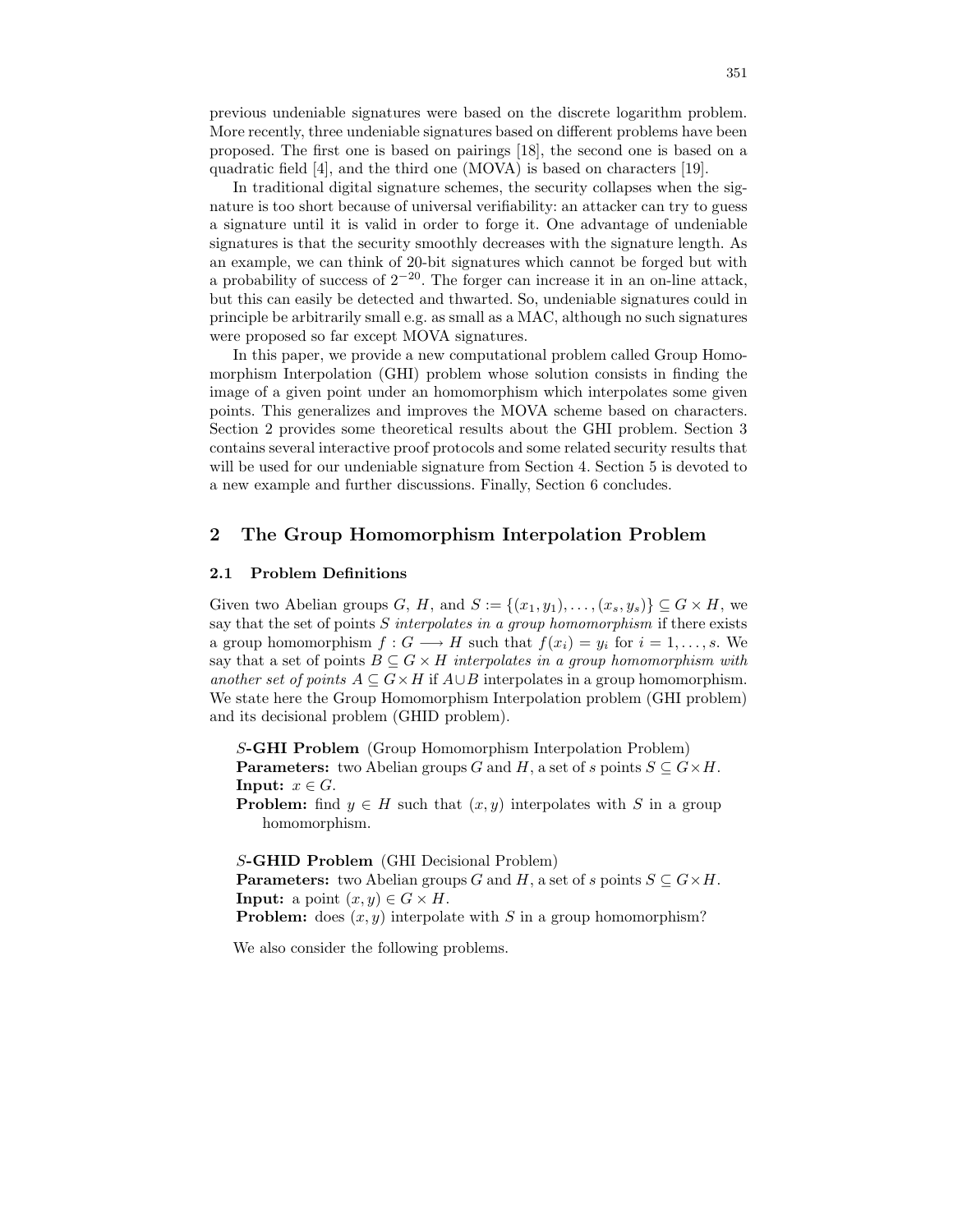d-MGGD Problem (Modular Group Generation Decisional Problem) Parameters: an Abelian group G, an integer d. **Input:** a set of values  $S_1 = \{x_1, \ldots, x_s\} \subseteq G$ . **Problem:** does  $S_1$  modulo dG span  $G/dG$ .

 $(d, S_1)$ -MSR Problem (Modular System Representation Problem) **Parameters:** an Abelian group G, a set  $S_1 = \{x_1, \ldots, x_s\} \subseteq G$ , an integer d. Input:  $x \in G$ . **Problem:** find  $a_1, \ldots, a_s \in \mathbb{Z}$  such that  $x \in a_1x_1 + \cdots + a_sx_s + dG$ .

d-Root Problem (dth Root Problem) **Parameters:** an Abelian group  $G$ , an integer  $d$ . Input:  $x \in G$ . **Problem:** find  $r \in G$  such that  $x = dr$ .

### 2.2 Preliminaries

Here is a first straightforward condition to solve the GHID problem.

**Lemma 1.** Let  $G$ ,  $H$  be two finite Abelian groups. We denote by  $d$  the order of H. The set  $S = \{(x_1, y_1), \ldots, (x_s, y_s)\} \subseteq G \times H$  interpolates in a group homomorphism if and only if for any  $a_1, \ldots, a_s \in \mathbb{Z}$  such that  $a_1x_1 + \cdots + a_sx_s \in$ dG we have  $a_1y_1 + \cdots + a_sy_s = 0$ .

Let us now consider uniqueness criteria. We first notice that when the x-coordinates of points in S modulo  $dG$  generate  $G/dG$  (hence satisfy the MGGD problem), then there is at most one interpolating homomorphism. The following result says that this is a necessary condition as well.

**Lemma 2.** Let  $G$ ,  $H$  be two finite Abelian groups. We denote  $d$  the order of  $H$ . Let  $x_1, \ldots, x_s \in G$  which span  $G'$ . The following properties are equivalent. In this case, we say that  $x_1, \ldots, x_s$  H-generate G.

- 1. For all  $y_1, \ldots, y_s \in H$ , there exists at most one group homomorphism  $f$ :  $G \longrightarrow H$  such that  $f(x_i) = y_i$  for all  $i = 1, \ldots, s$ .
- 2. There exists a unique group homomorphism  $\varphi: G \longrightarrow H$  such that  $\varphi(x_i) = 0$ for  $i = 1, \ldots, s$ , namely  $\varphi = 0$ .
- 3. The set  $\text{Hom}(G/G', H)$  of all group homomorphisms from  $G/G'$  to H is restricted to {0}.
- 4.  $gcd(\#(G/G'), d) = 1$ .
- 5.  $G' + dG = G$ .

Note that the criterion 4 suggests that  $H$  is only involved by the prime factors of its order. In what follows the smallest prime factor  $p$  will be important. Note that if  $G = H$ , these criteria mean that  $x_1, \ldots, x_s$  generate G.

We can often meet the GHI and GHID problems in cryptography as the following examples suggest.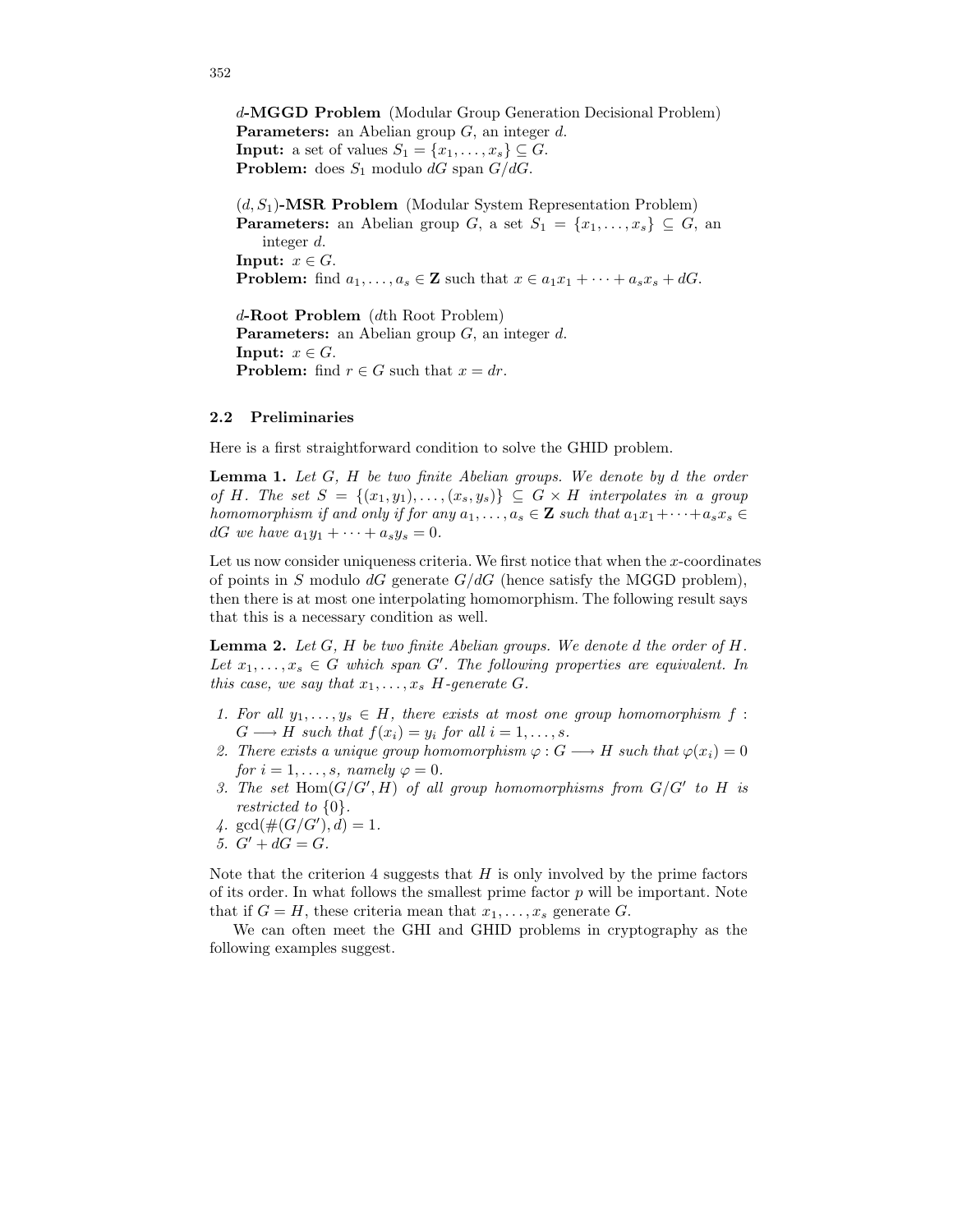*Example 3.* We take a cyclic group G of order q,  $H = \mathbb{Z}_q$ , and a generator g of G. The set  $S = \{(g, 1)\}\$ interpolates in a unique group homomorphism, and the GHI problem is exactly the discrete logarithm problem.

*Example 4.* We take a cyclic group  $G = H$ , and a generator g of G. For any  $a \in \mathbf{Z}, S = \{(g, ag)\}\$ interpolates in a unique group homomorphism: the exponentiation to the power a. The GHI and GHID problems are exactly the Diffie-Hellman problem [13] and the Diffie-Hellman Decisional problem.

Example 5. Let  $n = pq$  such that p, q are different odd primes and  $H = \{-1, +1\}$ . We let  $x_1, x_2 \in \mathbb{Z}_n^*$  be such that  $x_1$  is a quadratic residue modulo p and not modulo q, and that  $x_2$  is a quadratic residue modulo q, and not modulo p. We notice that  $S = \{(x_1, 1), (x_2, -1)\}\$  interpolates in a unique group homomorphism which is  $(\cdot/p)$ . Since it is easy to compute  $(\cdot/n)$ , the quadratic residuosity problem [16] with the information  $x_1$  and  $x_2$  is equivalent to the GHI and GHID problems.

*Example 6.* Here, we consider the well known RSA cryptosystem [21]. Let  $n = pq$ be an RSA modulus and  $G = H = \mathbb{Z}_n^*$ . Let  $f: \mathbb{Z}_n^* \to \mathbb{Z}_n^*$  be defined by  $f(x) =$  $x^e \mod n$  for an exponent e such that  $gcd(e, \varphi(n)) = 1$  [21]. Given enough many pairs  $(x_i^e \mod n, x_i) \in \mathbb{Z}_n^* \times \mathbb{Z}_n^*, i = 1, \ldots, s$ , for the first coordinates to generate  $\mathbf{Z}_n^*$ , the RSA decryption problem is solved by a GHI oracle. This application of GHI problem to the decryption problem can be adapted to every homomorphic encryption scheme, e.g. Paillier [20].

Example 7. Given  $d \in \{2,3,4\}$  and given an integer n such that d divides  $\varphi(n)$ , we let  $G = \mathbf{Z}_n^*$  and  $H = \mathbf{Z}_d$ . The GHI problem is the MOVA<sup>d</sup> problem [19].

Example 8. We show here how we can apply the GHI problem to the Bilinear Diffie-Hellman Problem (BDHP). Let  $\hat{e}$  :  $G_1 \times G_1 \rightarrow G_2$  be a bilinear, nondegenerate and computable mapping, where  $G_1$  and  $G_2$  are cyclic groups of order a large prime p. Let P be a generator of  $G_1$ , we can state the BDHP as follows: given three random elements  $aP$ ,  $bP$  and  $cP \in \mathbf{G}_1$ , compute  $\hat{e}(P, P)^{abc}$ .  $(G_1 \text{ resp. } G_2 \text{ is written additively resp. multiplicatively.) BDHP is equivalent.$ to GHI problem with  $S = \{(P, \hat{e}(aP, bP))\}$  and  $x_1 = cP$ .

Note that Examples 4,5,6,7,8, include trapdoors in order to interpolate the group homomorphism. Except Examples 4,8, they further include trapdoors in order to solve the MSR problem. Also note that the order  $d$  of  $H$  is publicly known in Examples 3,4,5,7,8. It can further be quite small in Examples 5,7. In what follows we focus on publicly known  $d$  and on trapdoor homomorphisms. We will also consider the following example inspired by [1].

Example 9. Let  $n = pq$  such that  $p = rd + 1$  and q are prime,  $gcd(r, d) = 1$ ,  $gcd(q-1, d) = 1$ , with d small prime. We take  $G = \mathbb{Z}_n^*$  and  $H = \mathbb{Z}_d$ . We can easily compute a group homomorphism by first raising to the power  $r(q - 1)$ then computing a discrete logarithm in a small subgroup.

We finally provide a useful lemma to sample group elements.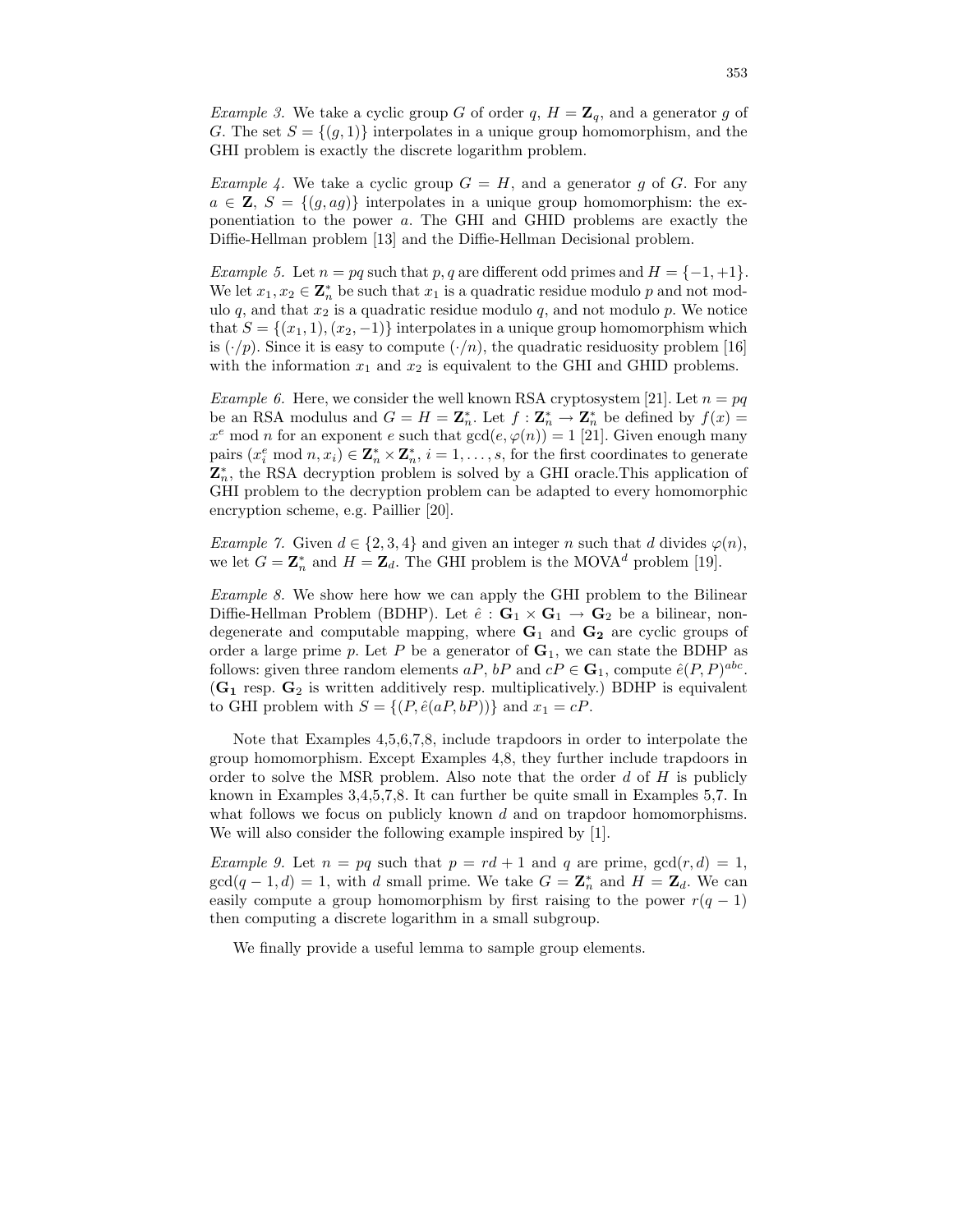**Lemma 10.** Let G, H, d be defined as in Lemma 2. Let  $x_1, \ldots, x_s \in G$  which *H*-generate G. The following mapping from  $G \times \mathbf{Z}_{d}^{s}$  to G is balanced.

 $g:(r, a_1, \ldots, a_s) \longmapsto dr + a_1x_1 + \ldots + a_sx_s$ 

#### 2.3 Problem Reductions

We assume that S interpolates in a group homomorphism. We notice that the S-GHI problem can be solved with a single oracle call to a  $(d, S_1)$ -MSR oracle where  $S_1$  denotes the set of all x coordinates for points in S.

Similarly, the S-GHID problem can be probabilistically solved with a  $(d, S_1)$ -MSR oracle by using Lemma 1 and Lemma 10: we generate a random  $x' =$  $ax + dr + a_1x_1 + \cdots + a_sx_s$ , we send it to the MSR oracle who will answer  $a'_1, \ldots, a'_s$ , and we check whether  $ay + (a_1 - a'_1)y_1 + \cdots + (a_s - a'_s)y_s = 0$ .

Note that once we have witnesses to find the group invariants of  $G$  and  $H$ , it becomes easy to solve all problems. So GHI and GHID are in NP∩co-NP.

#### 2.4 Problem Approximations

In this section we present our most important results. They are inspired from the theory of checkable proofs [2,3] and linear cryptanalysis.

**Lemma 11.** Given two finite Abelian groups  $G$  and  $H$ , and a set of  $s$  points  $S = \{(x_i, y_i) \mid i = 1, \ldots, s\},$  we assume that  $x_1, \ldots, x_s$  H-generate G. We let  $d$  be the order of H and p be its smallest prime factor. We assume that there exists a function  $f: G \longrightarrow H$  such that

$$
\rho := \Pr_{(r, a_1, ..., a_s) \in U} G \times \mathbf{Z}_d^s} [f(dr + a_1x_1 + \dots + a_sx_s) = a_1y_1 + \dots + a_sy_s] > \frac{1}{p}.
$$

The set of points  $(x_i, y_i)$  interpolates in a group homomorphism. Furthermore, given a random  $x \in_U G$ , the value  $y = f(x)$  matches the unique interpolation with probability  $\rho$ .

This improves Theorem 13 from [19] where we have  $1/2$  instead of  $1/p$ .

*Proof.* Let  $K \subseteq \mathbf{Z}_{d}^{s}$  be the set of all  $(a_1, \ldots, a_s)$  such that  $a_1x_1 + \cdots + a_sx_s \in dG$ . We notice that the representation of any G element as a combination of  $x_1, \ldots, x_s$ is uniquely defined modulo  $K$ . Following Lemma 1, we only have to prove that we have  $a_1y_1 + \cdots + a_sy_s = 0$  for any  $(a_1, \ldots, a_s) \in K$ . This way, the value  $g(x) = a_1y_1 + \cdots + a_sy_s$  is uniquely defined by  $x = dr + a_1x_1 + \cdots + a_sx_s$  and g is a group homomorphism which corresponds to f with probability  $\rho$ .

Let us consider a random  $(r, a_1, \ldots, a_s) \in_U G \times \mathbf{Z}_d^s$ .  $\rho$  is the probability that  $f(dr + a_1x_1 + \cdots + a_sx_s)$  equals  $a_1y_1 + \cdots + a_sy_s$ . This probability is also the average over all possible cosets of  $\mathbf{Z}_{d}^{s}/K$  of the same probability when  $(a_1, \ldots, a_s)$  is sampled in the coset only. Hence we deduce the existence of a coset  $(a_1, \ldots, a_s) + K$  such that for  $(r, b_1, \ldots, b_s) \in_U G \times K$  we have

$$
\Pr[f(dr + (a_1 + b_1)x_1 + \cdots + (a_s + b_s)x_s) = (a_1 + b_1)y_1 + \cdots + (a_s + b_s)y_s] \ge \rho.
$$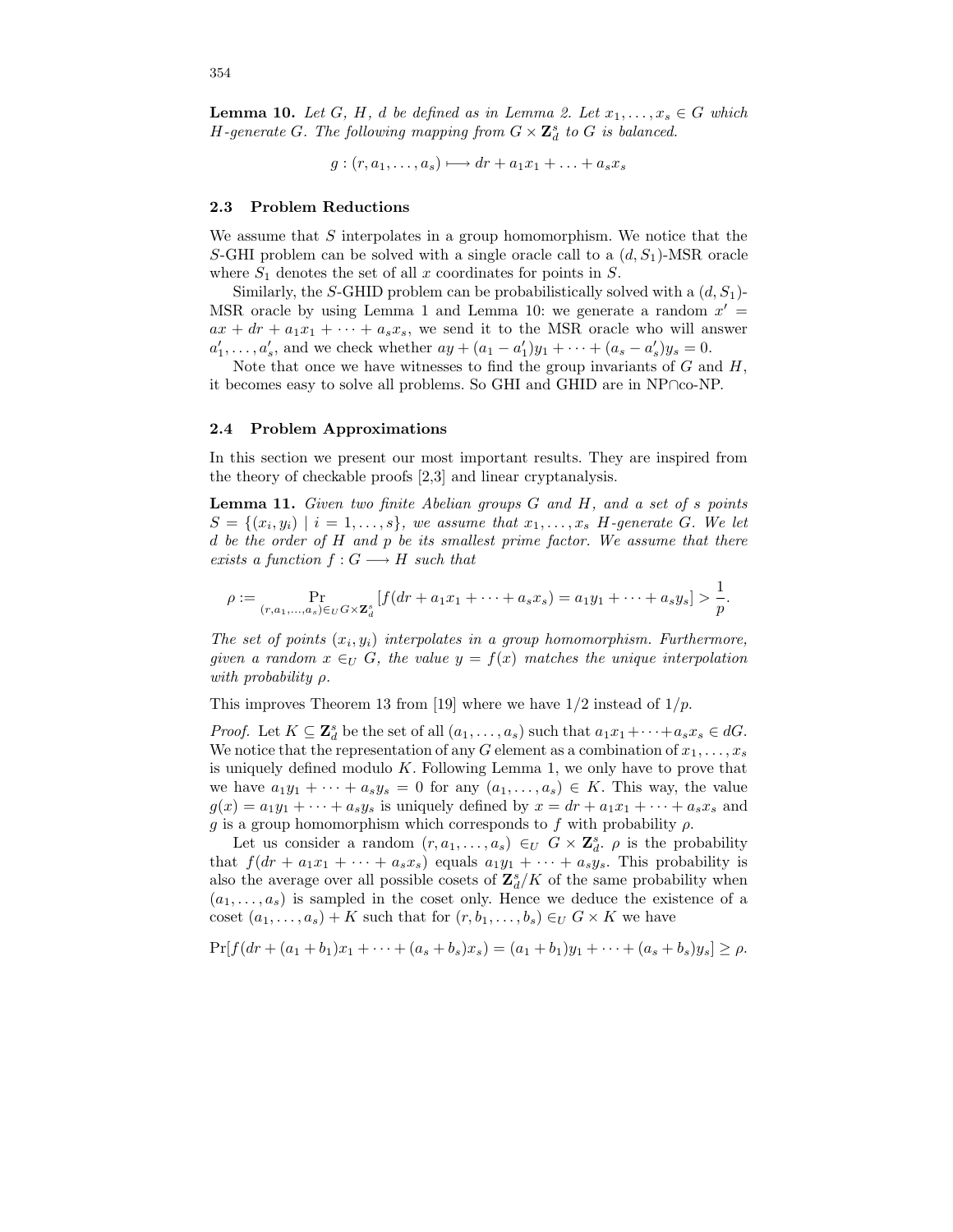Note that  $a_1x_1 + \cdots + a_sx_s$  is now a constant x and that  $dr + b_1x_1 + \cdots + b_sx_s$ can be written  $dr'$  where r' is uniformly sampled in G and independent from  $b_1, \ldots, b_s$ . Hence, there exists r' such that

$$
\Pr_{(b_1,...,b_s)\in_U K}[f(dr'+x)=(a_1+b_1)y_1+\cdots+(a_s+b_s)y_s]\geq \rho.
$$

So we have

$$
\Pr_{(b_1,\ldots,b_s)\in_U K}[b_1y_1+\cdots+b_sy_s=\text{constant}]>\frac{1}{p}.
$$

Since  $(b_1, \ldots, b_s) \mapsto b_1y_1 + \cdots + b_sy_s$  is a group homomorphism from K to a subgroup of  $H$  it must be a balanced function. Its kernel is either a subgroup of size at least p or the trivial subgroup  $\{0\}$ . Hence, the probability must actually be 1 and we have  $b_1u_1 + \cdots + b_su_n = 0$  for all  $(b_1, \ldots, b_n) \in K$ . be 1 and we have  $b_1y_1 + \cdots + b_sy_s = 0$  for all  $(b_1, ..., b_s) \in K$ .

The next result says that  $f$  can be used in order to solve the GHI problem.

**Lemma 12.** Given two finite Abelian groups  $G$  and  $H$ , and a set of  $s$  points  $S = \{(x_i, y_i) \mid i = 1, \ldots, s\},$  we assume that  $x_1, \ldots, x_s$  H-generate G. We assume that we are given the order d of H whose smallest prime factor is p and that we can sample elements in G with a uniform distribution. We assume that we have an oracle function  $f: G \longrightarrow H$  such that

$$
\Pr_{(r,a_1,...,a_s)\in U} G \times \mathbf{Z}_d^s \left[ f(dr + a_1x_1 + \dots + a_sx_s) = a_1y_1 + \dots + a_sy_s \right] = \frac{1}{p} + \theta
$$

with  $\theta > 0$ . Let  $\varepsilon > 0$  be arbitrarily small. There exists a group homomorphism which interpolates S and which is computable within  $4\theta^{-2} \log(p/\varepsilon)$  oracle calls with an error probability less or equal to  $\varepsilon$ .

Note that this substantially improves Theorem 8 from [19] where we basically have  $11/12$  instead of  $1/p$ . It was further conjectured in [19] that we could replace it by 1/2. We made here a more precise result.

*Proof (sketch)*. Due to Lemma 11, the homomorphism  $g$  exists and we have  $Pr_{x \in U} G[f(x) = g(x)] = p^{-1} + \theta$ . We use the same techniques which are used in linear cryptanalysis and consider the following algorithm.

Input:  $x \in G$ 1: repeat 2: pick  $r \in G$ ,  $a_1, \ldots, a_s \in \mathbb{Z}_d$  at random<br>3:  $y = f(x + dr + a_1x_1 + \cdots + a_sx_s) - a$ 3:  $y = f(x + dr + a_1x_1 + \cdots + a_sx_s) - a_1y_1 - \cdots - a_sy_s$ <br>4:  $c = 0$  $c = 0$ 5: for  $i = 1$  to n do 6: pick  $r \in G$ ,  $a_1, \ldots, a_s$ ,  $a \in \mathbb{Z}_d$  at random<br>7: **if**  $f(dr + a_1x_1 + \cdots + a_sx_s + ax) = a_1y_1$ if  $f(dr + a_1x_1 + \cdots + a_sx_s + ax) = a_1y_1 + \cdots + a_sy_s + ay$  (T) then 8:  $c = c + 1$ 9: end if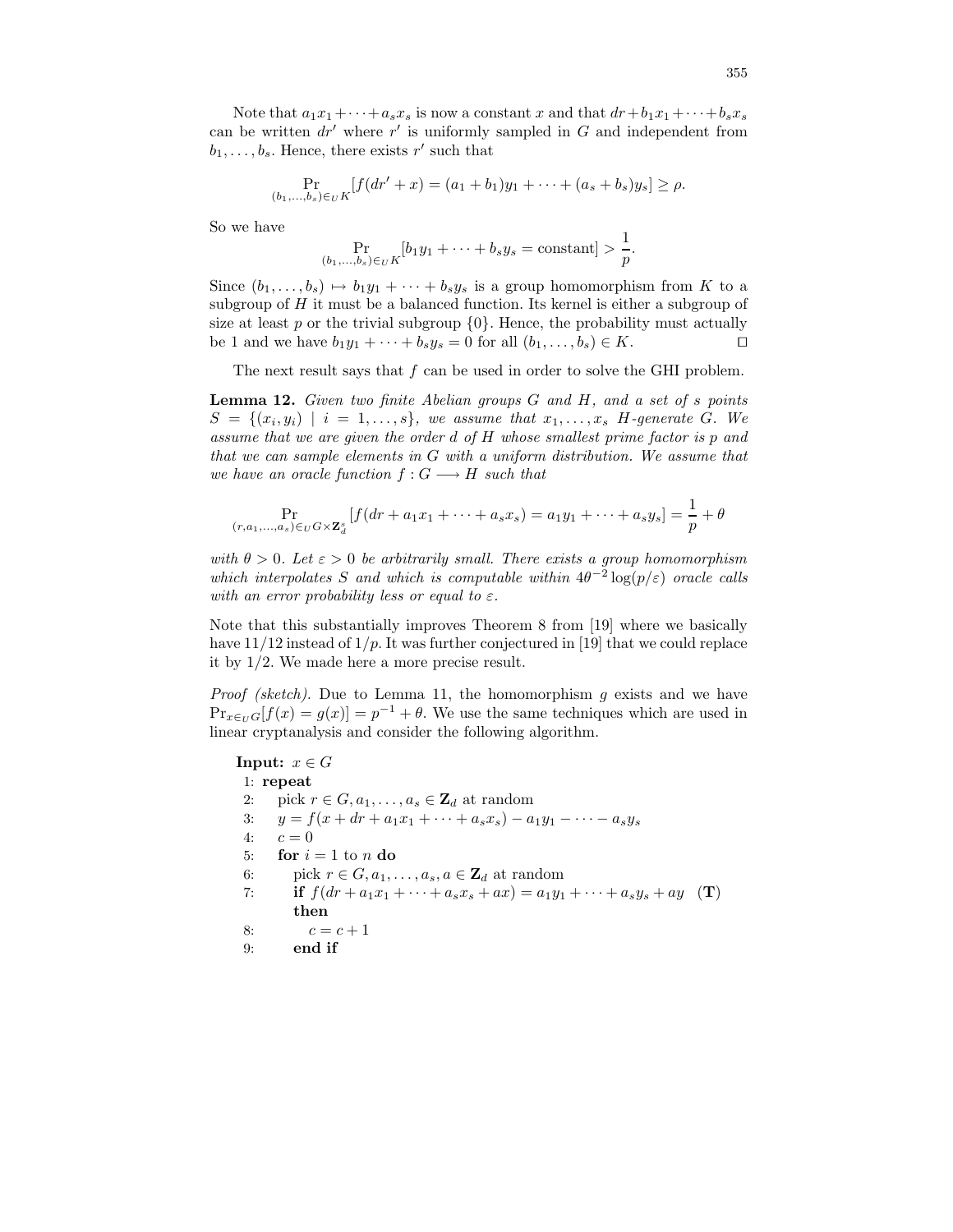10: end for 11: until  $c > \tau n$ Output: y

We choose  $n = 4\theta^{-2}(p^{-1} + \theta) \log(p/\varepsilon)$  and  $\tau = p^{-1} + \frac{1}{2}\theta$  and we estimate the error probability of the acceptance test. We consider two types of error:

$$
\varepsilon_1 = \Pr_{x \in_U G} [c \le \tau n \mid y = g(x)] \qquad \varepsilon_2 = \Pr_{x \in_U G} [c > \tau n \mid y \ne g(x)]
$$

We will now estimate these two values and show that they are negligible. If  $y \neq g(x)$ , then the test (T) works with probability  $t_2 \leq 1/p$  due to Lemma 11. We also notice that if  $y = g(x)$ , the probability that the test works is  $\frac{1}{p} + \theta$ . Hence, using the central limit theorem we obtain

$$
\varepsilon_1 \approx \Phi\left(\sqrt{n} \frac{\tau - p^{-1} - \theta}{\sqrt{(p^{-1} + \theta)(1 - p^{-1} - \theta)}}\right) \qquad \varepsilon_2 \approx \Phi\left(-\sqrt{n} \frac{\tau - t_2}{\sqrt{t_2(1 - t_2)}}\right),
$$

when n is large enough and where  $\Phi$  denotes the distribution function of the standard normal distribution. By looking at the logarithmic derivative of the function  $f(t) = (\tau - t)/(\sqrt{t(1-t)})$  and noticing that this one is negative on the interval  $[0, \tau]$  we deduce that

$$
\varepsilon_2 \le \Phi\left(-\sqrt{n}\frac{\tau - p^{-1}}{\sqrt{p^{-1}(1 - p^{-1})}}\right)
$$

.

Using  $\tau = p^{-1} + \frac{1}{2}\theta$  provides

$$
\varepsilon_2 \le \Phi\left(-\sqrt{n}\frac{\theta}{2\sqrt{p^{-1}(1-p^{-1})}}\right) \approx \frac{1}{\sqrt{2\pi}}\left(e^{\frac{-n\theta^2}{4(p^{-1}(1-p^{-1}))}}\right),
$$

where the last approximation holds when n is large enough ( $\varepsilon$  small). Now, we substitute the expression of  $n$  in the above inequality and we obtain

$$
\varepsilon_2 \leq \frac{1}{\sqrt{2\pi}} \left(\frac{\varepsilon}{p}\right)^{\frac{p+p^2\theta}{p-1}}
$$

.

Since  $\frac{p+p^2\theta}{p-1}\geq 1$  and  $\frac{\varepsilon}{p}<1$  when  $\varepsilon$  is small, we finally get  $\varepsilon_2\leq \varepsilon/(p\sqrt{2\pi})\leq \rho\varepsilon/2$ where  $\rho = p^{-1} + \theta$ . In a similar way, we can show that  $\varepsilon_1 \leq \varepsilon/2$ . It remains to compute the complexity and the error probability of the algorithm. At first, we observe that the probability  $\alpha$  that  $c \leq \tau n$  in the algorithm is equal to  $\rho \varepsilon_1 + (1-\rho)(1-\varepsilon_2)$ . From the estimate of  $\varepsilon_1$ ,  $\varepsilon_2$ , we see that  $\alpha \approx 1-\rho$ . Moreover, the number of iterations is equal to  $\sum_{i=1}^{\infty} i \alpha^{i-1} (1-\alpha) = 1/(1-\alpha) \approx 1/\rho.$  Hence, the complexity is  $n/\rho = 4(\log(1/\varepsilon) + \log(p))/(\rho - \frac{1}{p})^2$ . The probability of error is given by  $\sum_{i=1}^{\infty} \alpha^{i-1} (1-\rho) \varepsilon_2 \approx (1-\rho)/\rho \varepsilon_2 \leq \varepsilon_2/\rho \leq \varepsilon/2.$ 

356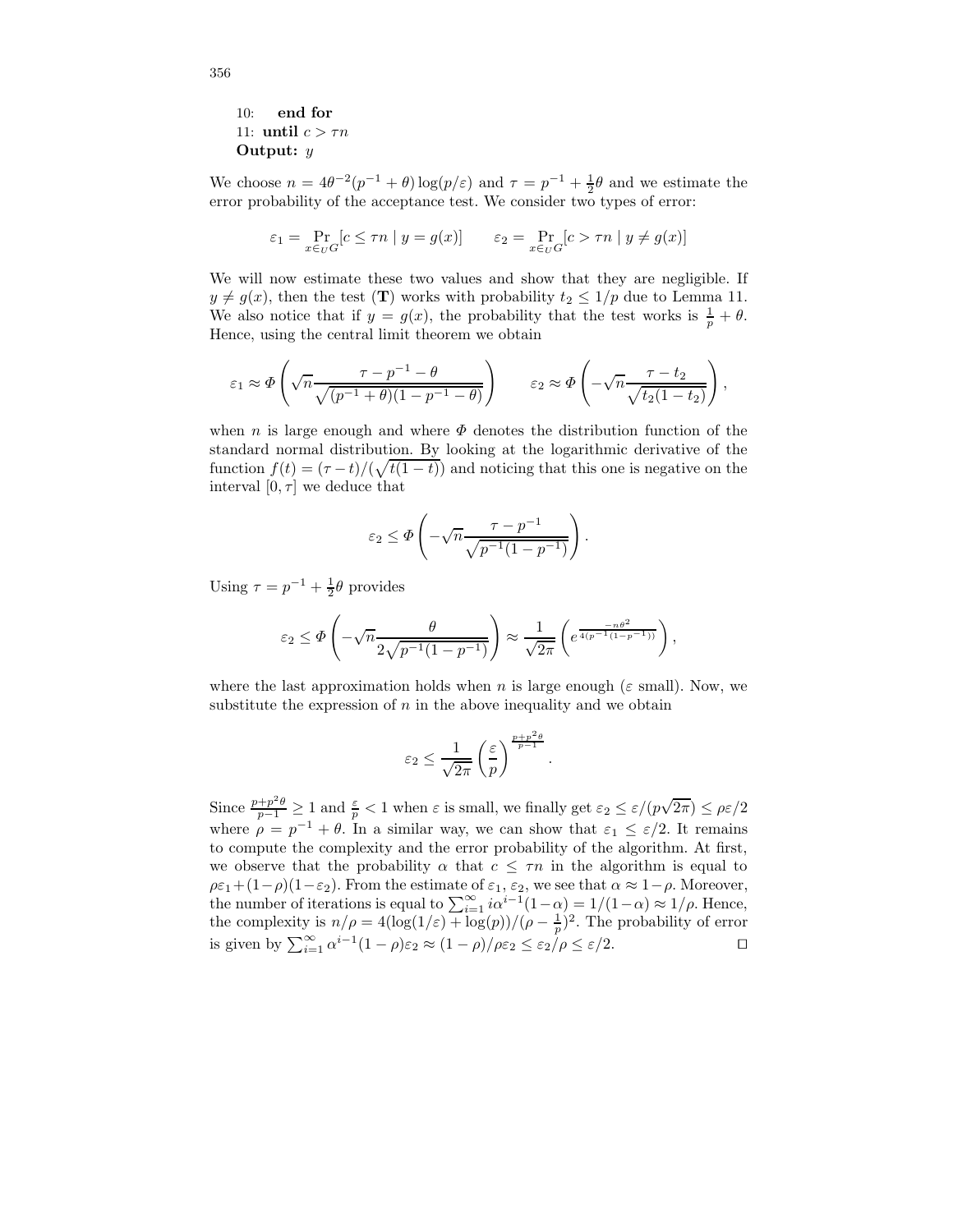# 3 Interactive Proof Protocol

#### 3.1 Proof for the GHID Problem

Let G, H, and  $S = \{(g_1, e_1), \ldots, (g_s, e_s)\}\$ be parameters of a GHI problem, and let  $d$  be the order of  $H$ . We assume that we have a prover who wants to convince a verifier that he knows an interpolating group homomorphism  $f: G \longrightarrow H$  for S. Let  $\ell$  be an integer. He performs the following interaction with a verifier.

# $GHIproofe(S)$

Parameters:  $G, H, d$ 

Input:  $\ell, S = \{(g_1, e_1), \ldots, (g_s, e_s)\} \subseteq G \times H$ 

- 1: The verifier picks  $r_i \in G$  and  $a_{i,j} \in \mathbf{Z}_d$  at random for  $i = 1, \ldots, \ell$ and  $j = 1, \ldots, s$ . He computes  $u_i = dr_i + a_{i,1}g_1 + \cdots + a_{i,s}g_s$  and  $w_i = a_{i,1}e_1 + \cdots + a_{i,s}e_s$  for  $i = 1,\ldots,\ell$ . He sends  $u_1,\ldots,u_\ell$  to the prover.
- 2: The prover computes  $v_i = f(u_i)$  for  $i = 1, \ldots, \ell$ . He sends a commitment to  $v_1, \ldots, v_\ell$  to the verifier.
- 3: The verifier sends all  $r_i$ 's and  $a_{i,j}$ 's to the prover.
- 4: The prover checks that the  $u_i$ 's computations are correct. He then opens his commitment.
- 5: The verifier checks that  $v_i = w_i$  for  $i = 1, \ldots, \ell$ .

From a practical point of view, the verifier can generate the  $r_i$ 's and  $a_{i,j}$ 's in a pseudorandom way from a seed and simply disclose the seed in the third step of the protocol. Further note that if  $d^s$  is large enough, then the verifier can send  $h(w_1, \ldots, w_s) \oplus$  seed (where h is a hash function) in his first message so that the complete protocol can run in 2 moves instead of 4. In the second move, the prover simply sends seed.

Note that we need a commitment scheme here, e.g. the trapdoor commitment scheme proposed by Bresson et al. [6]. Note that using trapdoor commitment with the verifier's public key strengthens our protocols by providing the nontransferability property [17].

**Theorem 13.** Assuming that  $g_1, \ldots, g_s$  H-generate an Abelian group G, let d be an integer and  $e_1, \ldots, e_s \in H$ , where H is an Abelian group of order d. Let p be the smallest prime factor of d. We consider the  $GHIproof_{\ell}(S)$  protocol with  $S = \{(g_1, e_1), \ldots, (g_s, e_s)\} \subseteq G \times H.$ 

- i. Completeness: assuming that the prover and the verifier are honest, the protocol always succeeds.
- ii. Zero-knowledge: assuming that the commitment scheme is perfectly hiding, the above protocol is perfectly black-box zero-knowledge against any verifier.
- iii. Proof of membership: assuming that the protocol succeeds with probability greater than  $p^{-\ell}$  with a honest verifier, then S interpolates in a group homomorphism.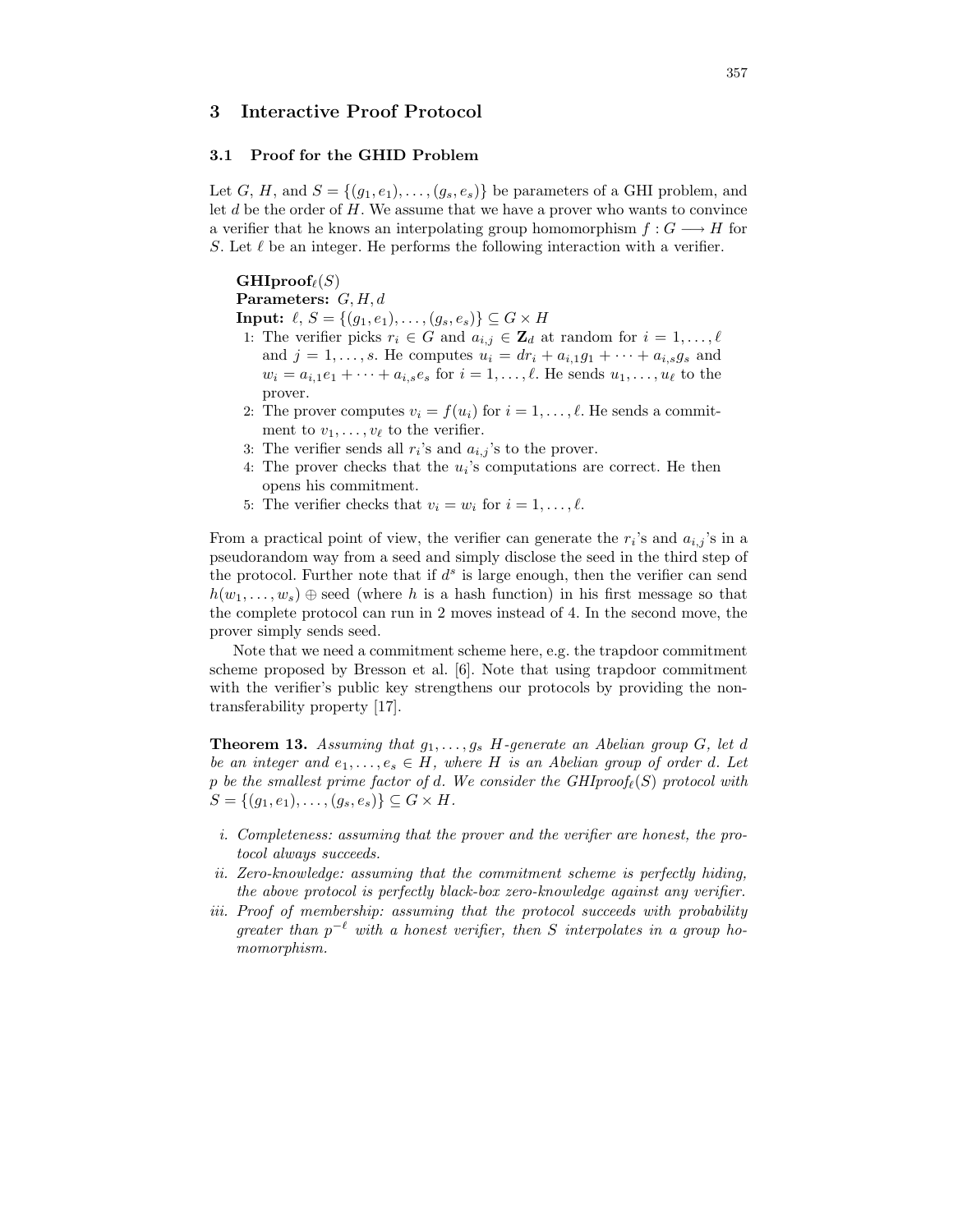iv. Proof of knowledge: for any  $\theta > 0$ , assuming that the protocol succeeds with probability greater than  $(p^{-1} + \theta)^{\ell}$  with a honest verifier and that the commitment scheme is extractable, for any  $\varepsilon > 0$  there exists an extractor with a time complexity factor  $\mathcal{O}(\log(1/\varepsilon))$  which can compute an interpolating group homomorphism from the prover with probability at least  $1 - \varepsilon$ .

Proof (sketch). Property i is quite clear. Property ii is proven by constructing a simulator for the transcript of the protocol without the secret of the prover. Property iii directly follows from Lemma 11. For Property iv, we use Lemma 11 and Lemma 12.  $\Box$ 

#### 3.2 Proof for the co-GHID Problem

Let G, H, and  $S = \{(g_1, e_1), \ldots, (g_s, e_s)\} \subseteq G \times H$  be parameters of a GHI problem, and let d be the order of H. Let  $T = \{(x_1, z_1), \ldots, (x_t, z_t)\} \subseteq G \times H$ be a set of t inputs of the GHID problem. We assume that we have a prover who wants to convince a verifier that for at least one  $k$  the answer to the GHID problem with  $(x_k, z_k)$  is negative. Let  $\ell$  be an integer. He performs the following interaction with a verifier.

### $\mathbf{coGHI}$ proof $\mathcal{C}(S, T)$

Parameters:  $G, H, d$ 

- **Input:**  $\ell, S = \{(g_1, e_1), \ldots, (g_s, e_s)\}, T = \{(x_1, z_1), \ldots, (x_t, z_t)\}$ 
	- 1: The verifier picks  $r_{i,k} \in G$ ,  $a_{i,j,k} \in \mathbb{Z}_d$ , and  $\lambda_i \in \mathbb{Z}_p^*$  for  $i =$  $1, \ldots, \ell, j = 1, \ldots, s, k = 1, \ldots, t$ , where p is the smallest prime dividing d. He computes  $u_{i,k} := dr_{i,k} + \sum_{j=1}^s a_{i,j,k}g_j + \lambda_i x_k$  and  $w_{i,k} := \sum_{j=1}^{s} a_{i,j,k} e_j + \lambda_i z_k$ . Set  $u := (u_{1,1}, \ldots, u_{\ell,t})$  and  $w :=$  $(w_{1,1}, \ldots, w_{\ell,t})$ . He sends u and w to the prover.
- 2: The prover computes  $v_{i,k} := f(u_{i,k})$  for  $i = 1, \ldots, \ell, k = 1, \ldots, t$ . Since  $w_{i,k} - v_{i,k} = \lambda_i (z_k - y_k)$ , he should be able to find every  $\lambda_i$ if the verifier is honest since  $w_{i,k} \neq v_{i,k}$  for all i and at least one k. Otherwise, he sets  $\lambda_i$  to a random value. He then sends a commitment to  $\lambda = (\lambda_1, \ldots, \lambda_\ell)$  to the verifier.
- 3: The verifier sends all  $r_{i,k}$ 's and  $a_{i,j,k}$ 's to the prover.
- 4: The prover checks that  $u$  and  $w$  were correctly computed. He then opens the commitment to  $\lambda$ .
- 5: The verifier checks that the prover could find the right  $\lambda$ .

This protocol is inspired from denial protocol of Gennaro et al. [15]. We can also transform it into a 2-move protocol.

We notice that  $\lambda_i$  was chosen such that it can be uniquely retrieved for every nonzero values of  $\mathbf{Z}_d$  that can be taken by the elements  $z_k - y_k$ 's. Namely, this is done by the following result.

**Lemma 14.** Let H be an Abelian group of order d, and  $a, b \in H$  such that  $b \neq 0$ . Let  $\lambda$  be in  $\{1,\ldots,p-1\}$ , where p is the smallest prime dividing d. Then, if the equation  $a = \lambda b$  has a solution in  $\lambda$ , then this one is unique.

358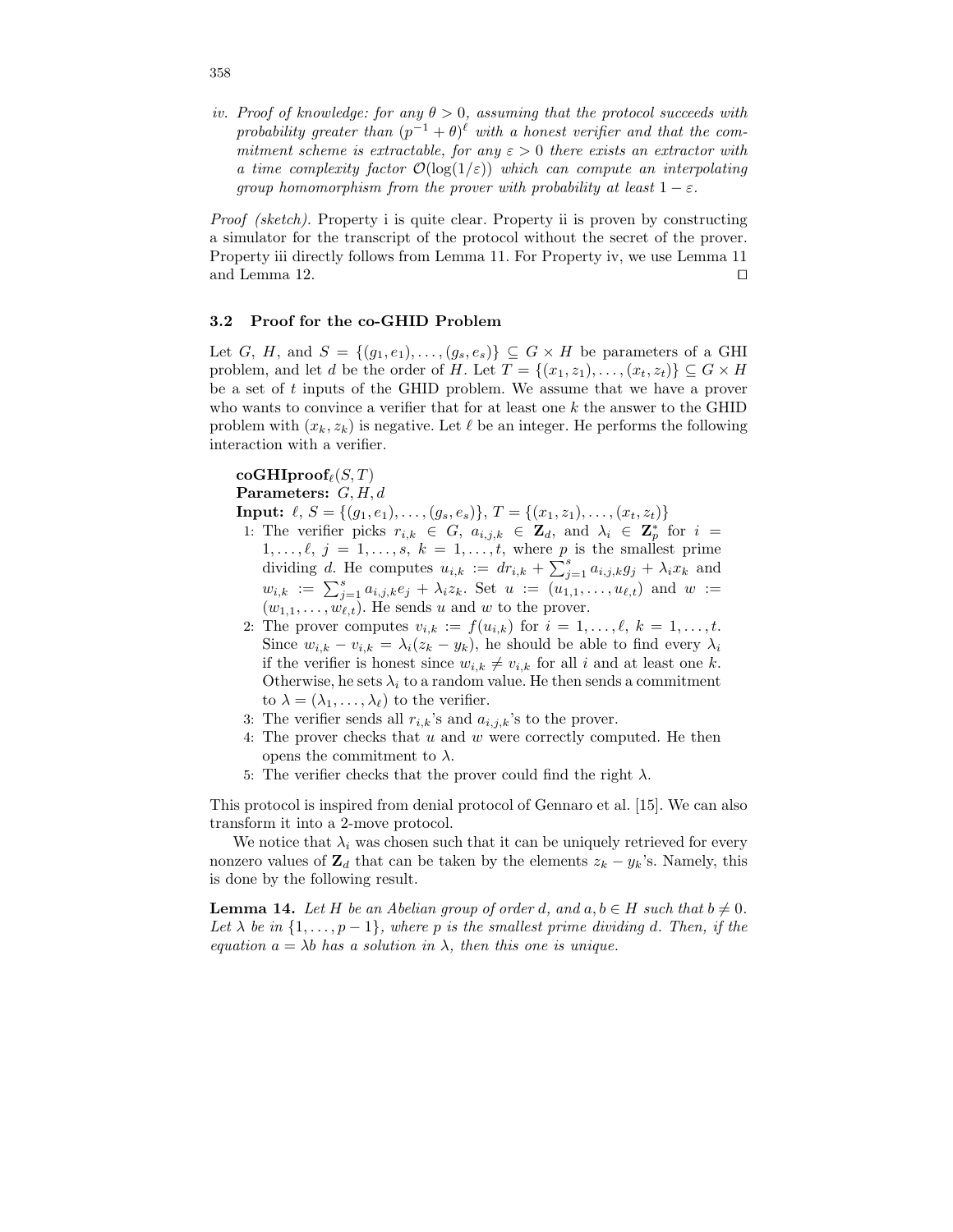#### 3.3 Proof for the MGGD Problem

Inspired by [19], we propose here a proof that  $S_1 = \{g_1, \ldots, g_s\}$  H-generate G. However, the signer needs expert knowledge about G since he has to be able to solve the  $(d, S_1)$ -MSR and d-Root problems. Let  $\ell$  be an integer. He performs the following protocol.

 $MGGDproof<sub>\ell</sub>(S<sub>1</sub>)$ Parameters:  $G, H, d$ Input:  $\ell, S_1 = \{g_1, \ldots, g_s\} \subseteq G$ 1: for  $i = 1$  to  $\ell$  do

- 2: The prover picks a  $\delta_1 \in G$  at random and sends a commitment to  $\delta_1$  to the verifier.
- 3: The verifier picks a  $\delta_2 \in G$  at random and sends  $\delta_2$  to the prover.<br>4: The prover solves  $(d, S_1)$ -MSR on  $\delta_1 + \delta_2$  and d-Root and finds
- The prover solves  $(d, S_1)$ -MSR on  $\delta_1 + \delta_2$  and d-Root and finds  $r \in G$ ,  $a_1, \ldots, a_s \in \mathbb{Z}_d$  such that  $\delta_1 + \delta_2 = dr + \sum_{j=1}^s a_j g_j$ . He sends  $r, a_1, \ldots, a_s$  to the verifier and opens the commitment to  $\delta_1$ .
- 5: The verifier checks that  $\delta_1 + \delta_2 = dr + \sum_{j=1}^s a_j g_j$  really holds.
- 6: end for

We can prove as in Lemma 11 that if a honest verifier is convinced with probability greater than  $p^{-\ell}$ , then  $S_1$  solves the d-MGGD problem.

Note that this can be transformed into a non-interactive proof following standard techniques [14]. An efficient way consists of generating pseudorandom  $\delta_1, \ldots, \delta_\ell$  from the same seed then solving the  $(d, S_1)$ -MSR and d-Root problems on those elements.

## 4 Undeniable Signature

### 4.1 Description

We now describe our undeniable signature scheme.

- Domain parameters. We let integers Lkey, Lsig, Icon, Iden be security parameters as well as "group types" for Xgroup and Ygroup. (The group types should define what groups and which sizes to use in order to achieve security.) An optional parameter Ival is used in Setup Variants 3 and 4 below.
- **Primitives.** We use two deterministic random generators  $Gen_1$  and  $Gen_2$  which produce elements of Xgroup and a commitment scheme.
- Setup Variant 1. (signer without expert group knowledge)

The signer selects Abelian groups Xgroup and Ygroup of given types together with a group homomorphism Hom : Xgroup  $\longrightarrow$  Ygroup. He computes the order d of Ygroup. He then picks a random string seedK and computes the Lkey first values  $(Xkey_1, \ldots, Xkey_{Lkey})$  from  $Gen_1(seedK)$  and  $Ykey_j :=$  $Hom(Xkey_j), j = 1, \ldots, Lkey.$ 

The main problem of Setup is that the choice for  $(Xkey_1, \ldots, Xkey_{Lkey})$  must Ygroup-generate Xgroup in order to ensure non-repudiation of signatures. In Variant 1, Lkey must be large enough so that it is impossible to maliciously select a key which does not guaranty this condition.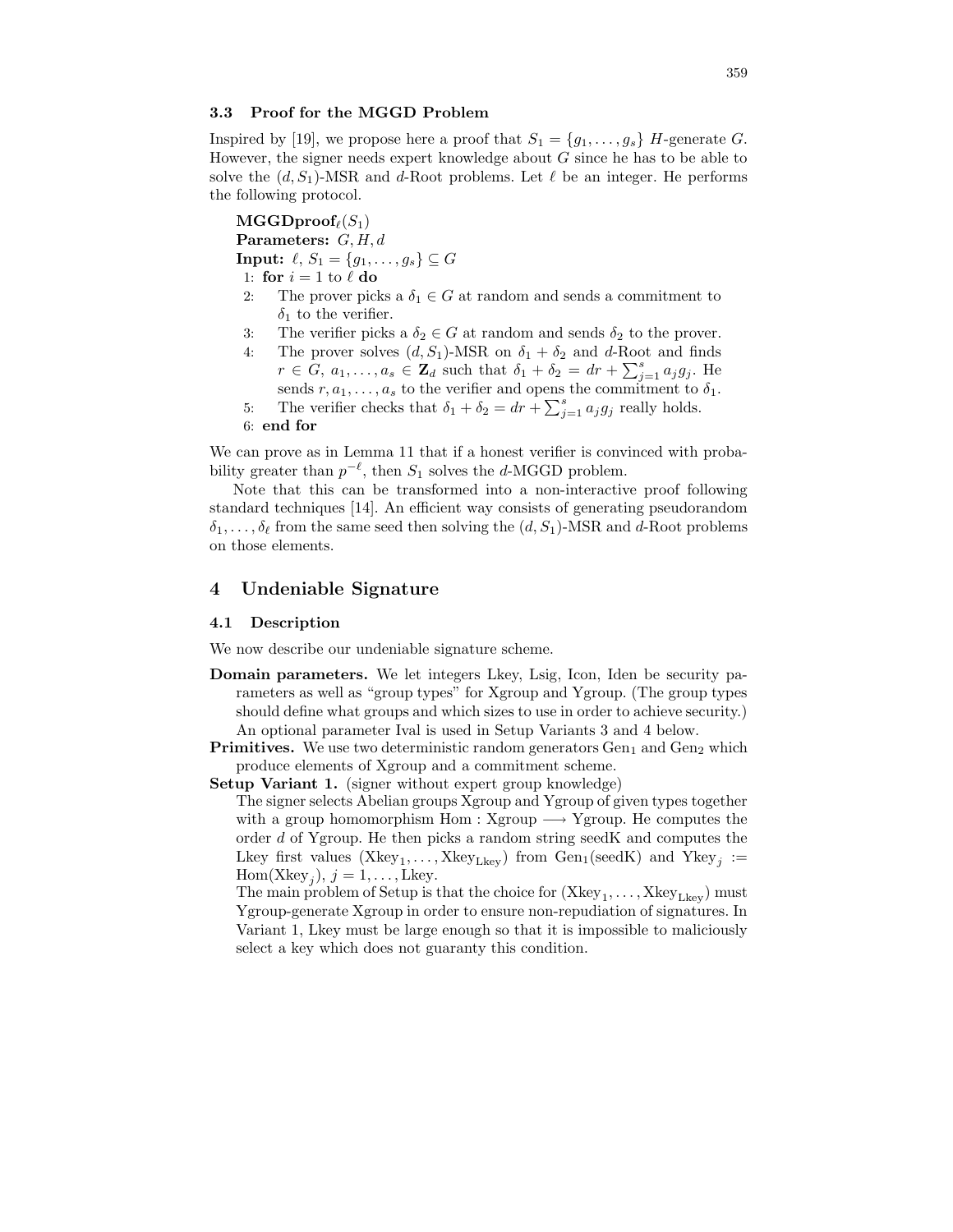- Setup Variant 2. (signer with a Registration Authority (RA))
	- We use here a RA whose role consists of making sure that a key was randomly selected. (Note that, the RA does not check if the key is valid.)
		- 1. The signer selects Abelian groups Xgroup and Ygroup of given type together with a group homomorphism Hom : Xgroup  $\longrightarrow$  Ygroup. He computes the order d of Ygroup. He submits his identity Id together with Xgroup, Ygroup and d to RA.
		- 2. RA first checks the identity of the signer and that he did not submit too many registration attempts. He then picks a random string seedK that is sent to the signer together with a signature  $C$  for

 $(\text{Id}, \text{Xgroup}, \text{Ygroup}, d, \text{seedK}).$ 

3. The signer computes the Lkey first values  $(Xkey_1, \ldots, Xkey_{Lkey})$  from Gen<sub>1</sub>(seedK) and Ykey<sub>j</sub> :=  $\text{Hom}(\text{Xkey}_j)$ ,  $j = 1, ...,$  Lkey.

Here the RA basically selects the random key so Lkey can be reduced.

- Setup Variant 3. (signer with an expert group knowledge)
- In this variant we assume that the signer can solve the MSR and Root problems in Xgroup. It works exactly like in the Setup Variant 1, but the signer can further run a MGGDproof $_{Ival}$  in order to validate the public key so that Lkey can be further reduced to the smallest possible one.
- Setup Variant 4. (signer with an expert group knowledge, non-interactive) This variant is the same as Variant 3 except that MGGDproof is transformed into a non-interactive proof.
- **Public Key.**  $K_P = (\text{Xgroup}, \text{Ygroup}, d, \text{seedK}, (\text{Ykey}_1, \dots, \text{Ykey}_{\text{Lkey}}))$  with an optional  $(\text{Id}, C)$  for Variant 2, an optional Ival for Variants 3,4, and an optional non-interactive proof for Variant 4. We say that  $K_P$  is valid if  ${Xkey}_1, \ldots, Xkey_{Lkey}$  Ygroup-generate Xgroup.
- Secret Key.  $K_S =$  Hom.
- **Signature generation.** The message M is used to generate  $Xsig_1, \ldots, Xsig_{Lsig}$ from  $Gen_2(M)$ . The signer computes  $Ysig_k = Hom(Xsig_k)$  for  $k = 1, ..., Lsig$ . The signature is  $(Ysig_1, \ldots, Ysig_{Lsig})$ . It consists of Lsig.  $log_2 d$  bits.
- **Confirmation Protocol.** Compute  $Xkey_1, \ldots, Xkey_{Lkey}$  from the public key,  $Xsig_1, \ldots, Xsig_{Lsig}$  from the message, run GHIproof<sub>Icon</sub> on the set

 $S = \{(\text{Xkey}_j, \text{Ykey}_j)|j = 1, \ldots, \text{Lkey}\} \cup \{(\text{Xsig}_k, \text{Ysig}_k)|k = 1, \ldots, \text{Lsig}\}.$ 

**Denial Protocol.** Compute  $Xkey_1, \ldots, Xkey_{Lkey}$  from the public key as well as  $Xsig_1, \ldots, Xsig_{Lsig}$  from the message, run coGHIproof $_{\rm{Iden}}$  on the sets

 $S = \{ (X \text{key}_j, \text{Ykey}_j) | j = 1, ..., \text{Lkey} \}, T = \{ (X \text{sig}_k, \text{Zsig}_k) | k = 1, ..., \text{Lsig} \}$ 

where  $(Zsig_1, \ldots, Zsig_{Lsig})$  is the alleged non-signature.

The undeniable signature scheme of Gennaro et al. [15] which is based on RSA corresponds to a special case of our scheme, namely with  $X$ group  $=$  Ygroup  $=$  $\mathbf{Z}_n^*$ , Lkey = Lsig = 1 and the classical RSA signing function as homomorphism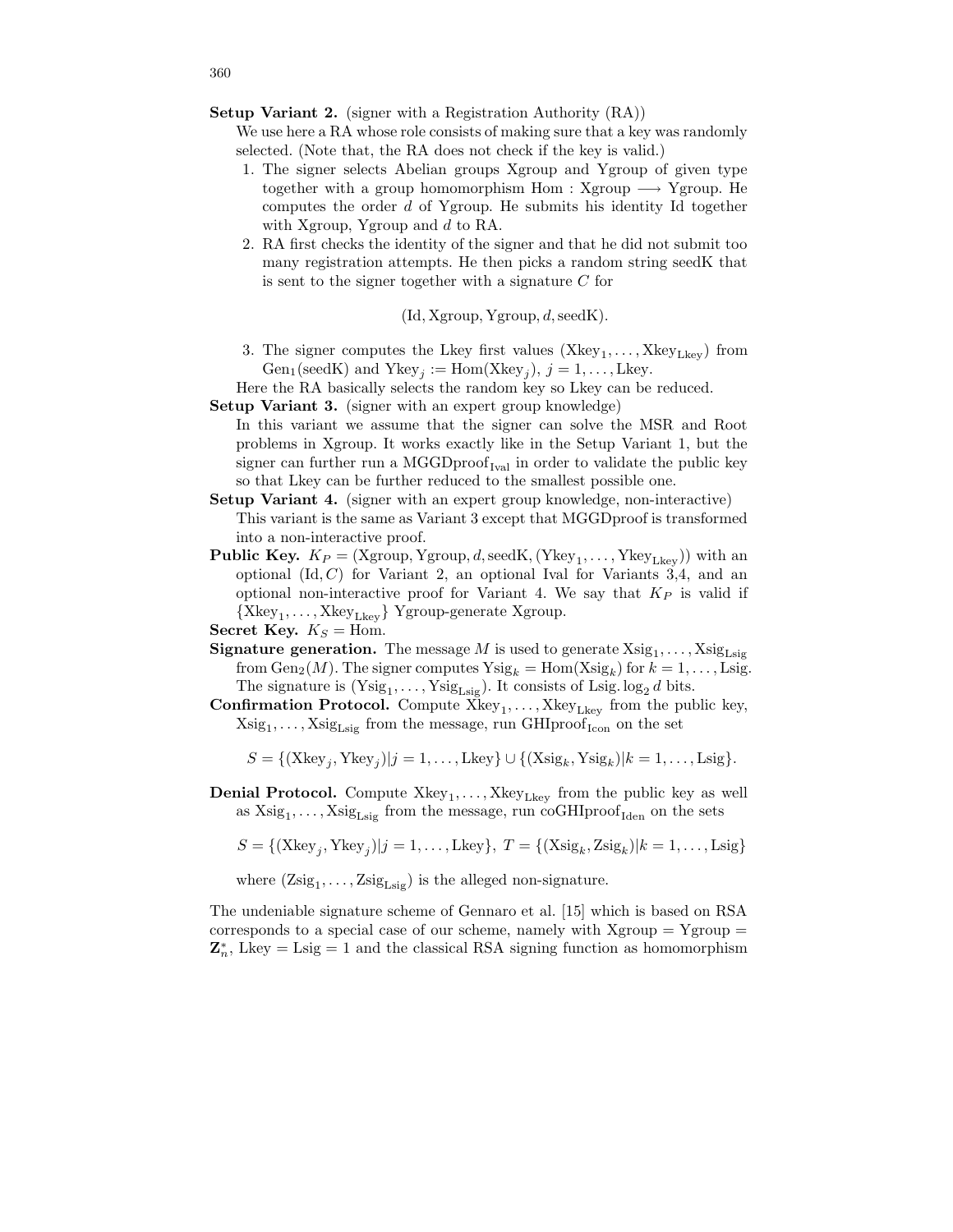Hom. Another example with Lkey  $=$  Lsig  $=$  1 is the undeniable signature of Chaum [7]. He considered Xgroup = Ygroup =  $\mathbb{Z}_p^*$  for a prime p and the homomorphism consisting in raising an element to the power of the private key. In both examples the signature is quite large. The MOVA scheme [19] is another example with Xgroup =  $\mathbf{Z}_n^*$ , Hom is a character of order  $d \in \{2,3,4\}$ , and Ygroup is the subgroup of  $\mathbb{C}^*$  spanned by  $e^{\frac{2i\pi}{d}}$ .

#### 4.2 Security Analysis

Theorem 15 (Setup Variants 1,2). We consider the above undeniable signature. Given a prime q, we let  $A_q$  be the subgroup of Xgroup of all terms whose orders are powers of q. Given q there is a unique  $k_q$  and  $a_{q,1} \leq \ldots \leq a_{q,k_q}$  sequence such that  $A_q$  is isomorphic to  $\mathbf{Z}_{q^{a_{q,1}}} \oplus \ldots \oplus \mathbf{Z}_{q^{a_{q,k_q}}}$ . The probability  $P_{\text{gen}}$ that  $\{Xkey_1, \ldots, Xkey_{Lkey}\}\$  Ygroup-generate Xgroup satisfies

$$
P_{\text{gen}} \ge \prod_{q \in \mathbf{P}_d} \left( 1 - \frac{k_q}{q^{\text{Lkey}}} \right),
$$

where  $P_d$  is the set of all prime factors of  $gcd(\#\text{Xgroup}, d)$ .

As an application, if  $d$  is prime and if Xgroup is a product of  $k$  cyclic groups, we have  $P_{\text{gen}} \geq 1 - k \cdot d^{-\text{Lkey}}$ .

Theorem 16. We consider the above undeniable signature scheme. Assuming that the public key is valid, we have the following security results.

- i. If the signer and the verifier are honest, the two protocols complete: a valid signature will always be accepted by the confirmation protocol, and an invalid signature will always be rejected by the denial protocol.
- *ii.* Let  $S = \{(\text{Xkey}_1, \text{Ykey}_1), \dots, (\text{Xkey}_{\text{Lkey}}, \text{Ykey}_{\text{Lkey}})\}\.$  The scheme resists against existential forgery attacks provided that  $Gen_2$  is a random oracle and the S-GHI problem is intractable.
- iii. The confirmation (resp. denial) protocol is sound: if the signer is able to pass the protocol with probability  $q > p^{-1 \text{con}}$  (resp.  $q > p^{-1 \text{den}}$ ), then the alleged signature is valid (resp. invalid).
- iv. The confirmation protocol is private when the commitment scheme is extractable: for any  $\theta, \varepsilon > 0$ , from a prover which is able to convince a honest verifier that a given signature is valid with probability  $q > (p^{-1} + \theta)^{\text{Icon}}$ , we can extract within a complexity factor of  $\Omega(\theta^{-2} \log(p/\varepsilon))$  a group homomorphism which solves the GHI problem with success probability  $1 - \varepsilon$ .
- v. The signatures are invisible: for any  $\theta, \epsilon > 0$ , from a distinguisher of a valid signature from a random one with advantage  $\theta > 0$ , we can extract within a complexity factor of  $\Omega(\theta^{-2}\log(1/\varepsilon))$  a GHID problem solver with success probability  $1 - \varepsilon$ .
- vi. The confirmation (resp. denial) protocol is perfectly black-box zero-knowledge when the commitment scheme is perfectly hiding: we can build a simulator for the protocol without the secret key for any verifier.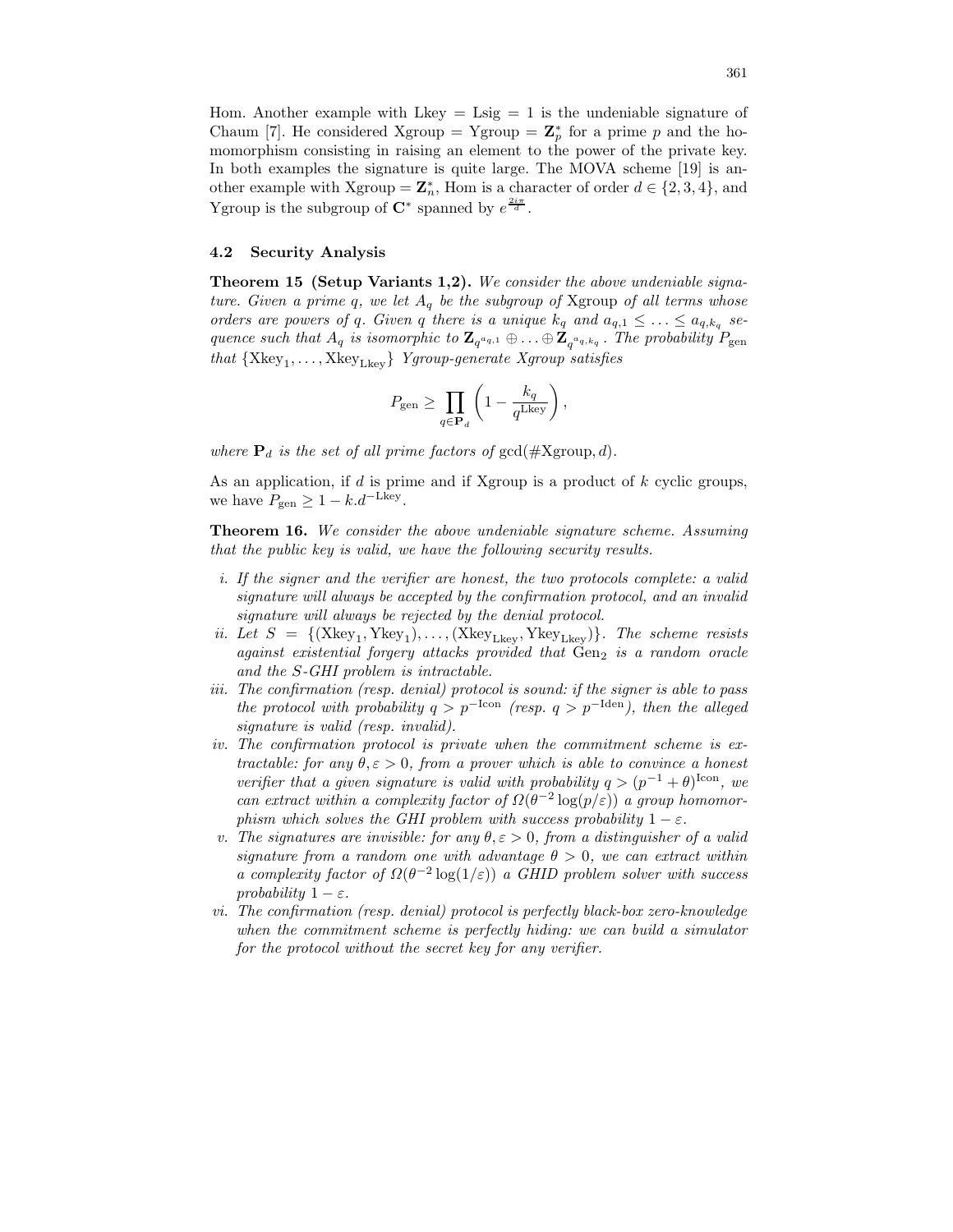In short, if we take  $X$ group =  $\mathbb{Z}_n^*$  where n is a product of two prime numbers, and Lsig = Icon = Iden =  $s_{\text{online}}/\log_2 p$ , we cannot contradict the confirmation or denial protocols but with a probability at most  $2^{-s_{\text{online}}}$ , and signatures are invisible provided that generators are random oracles and that the interpolation problem is hard. For Variant 2, we can take Lkey =  $s_{\text{online}}/\log_2 p$  and this generates invalid keys with probability less than  $2^{1-s_{\text{online}}}$ . For Variant 1, we can take Lkey =  $s_{\text{offline}}/\log_2 p$  so that the signer cannot create invalid keys within a complexity less than  $2^{s_{\text{online}}}$ . For Variants 3,4, Lkey can be as low as possible. We can take Ival  $= s_{\text{online}} / \log_2 p$  for Variant 3 (so that invalid keys are accepted with probability less than  $2^{-s_{\text{online}}}\,$ , and Ival =  $s_{\text{offline}}/\log_2 p$  for Variant 4 so that the signer cannot create invalid keys within a complexity less than  $2^{s_{\text{online}}}$ . We suggest  $s_{\text{offline}} = 80$  and  $s_{\text{online}} = 20$ .

### 5 Example and Further Discussions

### 5.1 Setting Proposal

We consider Example 9 with a small prime d e.g.  $d = 2^{20} + 7$ . We take Xgroup =  $\mathbf{Z}_n^*$ , Ygroup =  $\mathbf{Z}_d$ , Lkey = Lsig = Icon = Iden = 1 and we consider Variant 3 and 4 of the Setup protocol. If Xkey  $\in$  Xgroup is not a dth power residue then it Ygroup-generates Xgroup. For any Ykey  $\in \mathbb{Z}_d$  there is a unique group homomorphism Hom such that  $Hom(Xkey) = Ykey$ . With this example we can sign with a single element of  $\mathbf{Z}_d$  and a public key  $(n, d, \text{seedK}, \text{Ykey}).$ 

Note that the group homomorphism computation requires raising to the power r in  $\mathbf{Z}_p^*$  and computing the discrete logarithm in a cyclic group of about 2 <sup>20</sup> elements. This can be precomputed in a table of 2.5 MB as detailed below.

We first precompute a (large) table of all  $(Xsig_i, i)$  with  $Xsig_i = Xkey^{ir}$ (mod p) for  $i = 0, 1, \ldots, d - 1$ . Note that i can be encoded into 20 bits. Next we insert all  $(Xsig_i, i)$  pairs in a hash table of  $2^{20}$  entries keyed by  $Xsig_i$ : put i at position  $h(Xsig_i)$  unless there is a collision. Resolving collisions can be done by standard techniques, for instance see [10] Chapter 12, but note that resolving collisions is not necessary: if  $Xsig_i$  is not in the table, we can look for the smallest j such that  $Xsig_{i+j}$  is in the table.

Time/memory tradeoffs can also be considered. Remark also that such a tradeoff should not require more than the complexity of the Pollard's rho algorithm for the computation of the discrete logarithm in our example, i.e. approximately 3000 multiplications.

Depending on the application, the signature size of 20 bits may be considered as too small. Of course, we can easily enlarge it e.g. to 48 bits. Our point is that signature size versus security is fully scalable here.

The signature generation requires 1 homomorphism i.e. about one exponentiation in  $\mathbf{Z}_p^*$ . (Note that this is twice as fast as a 1024-bit RSA signature computation with Chinese remainders.) The complexity of the confirmation protocol is about 35 multiplications in  $\mathbb{Z}_n^*$  for the verifier (which can be compared to 17 multiplications in  $\mathbb{Z}_n^*$  for RSA if we take  $e = 2^{16} + 1$  and 1 homomorphism for the prover. The denial protocol requires almost the same complexity.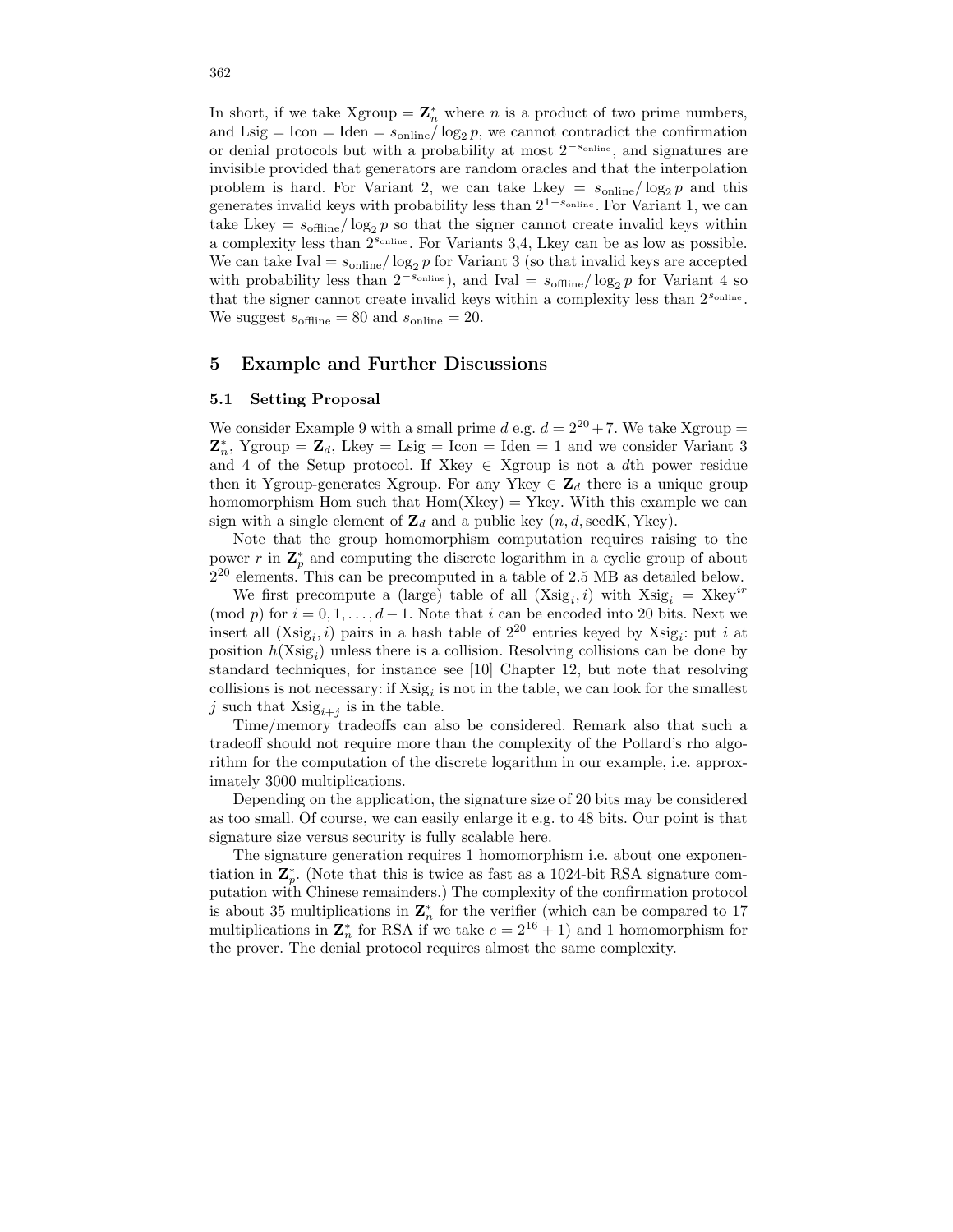Complexities of this setting with all setup variants as well as those of the MOVA scheme with  $d = 2$  and a 20-bit signature length are detailed in Table 1. The main advantage of using the above setting instead of MOVA is that the former strongly decreases the number of multiplications in  $\mathbf{Z}_n^*$  for the confirmation.

| Setup                       |                        |    |    |       | Lsig, Icon, Iden Lkey Ival Signature cost  Confirmation cost |
|-----------------------------|------------------------|----|----|-------|--------------------------------------------------------------|
|                             | 2                      | 20 | 80 |       | $20$ Leg. symb. $20$ Leg. symb., 730 mult.                   |
| $\mathcal{D}_{\mathcal{L}}$ | 2                      | 20 | 20 |       | $20$ Leg. symb. $20$ Leg. symb., $280$ mult.                 |
| 3                           | $\overline{2}$         | 20 | 2  |       | 20 20 Leg. symb. 20 Leg. symb., 145 mult.                    |
| 4                           | 2                      | 20 | 2  |       | 80 20 Leg. symb. 20 Leg. symb., 145 mult.                    |
|                             | $2^{20}$               |    |    | 1 Hom | $1$ Hom, $65$ mult.                                          |
| $\overline{2}$              | $12^{20}$              |    |    | 1 Hom | 1 Hom, 35 mult.                                              |
| 3                           | $2^{20}$               |    |    | 1 Hom | 1 Hom, 35 mult.                                              |
|                             | $\Omega$ <sup>20</sup> |    |    | 1 Hom | 1 Hom, 35 mult.                                              |

Table 1. Implementation Examples.

### 5.2 On the MOVA Scheme

We point out here that our scheme generalizes the MOVA scheme [19] and improves the efficiency of the denial protocol of MOVA. An additional contribution to MOVA is also the improvement of some bounds related to the probability of a function approximating Hom from which we can compute Hom in a polynomial time. Our new bound with  $1/p$  allows to formally prove the conjectured security level of MOVA.

#### 5.3 Batch Verification and Selective Convertibility

We point out that our scheme allows a batch verification of signatures. Indeed, the confirmation protocol can be easily adapted in order to confirm several signatures at the same time by putting all  $(Xsig_k, Ysig_k)$  in a single set S.

Note that the signer with expert group knowledge can selectively convert an undeniable signature into a classical one by solving the MSR and Root problems on all  $Xsig_k$ . The conversion consists of revealing the solution to those problems.

### 6 Conclusion

We have exposed an undeniable signature based on a generic group homomorphism interpolation and we have also analyzed the security in the random oracle model. The principal advantage is the size of the signature that can be chosen arbitrarily short depending on the required security level. Confirmation and denial can be run in a 2-move protocol. We can perform batch verification and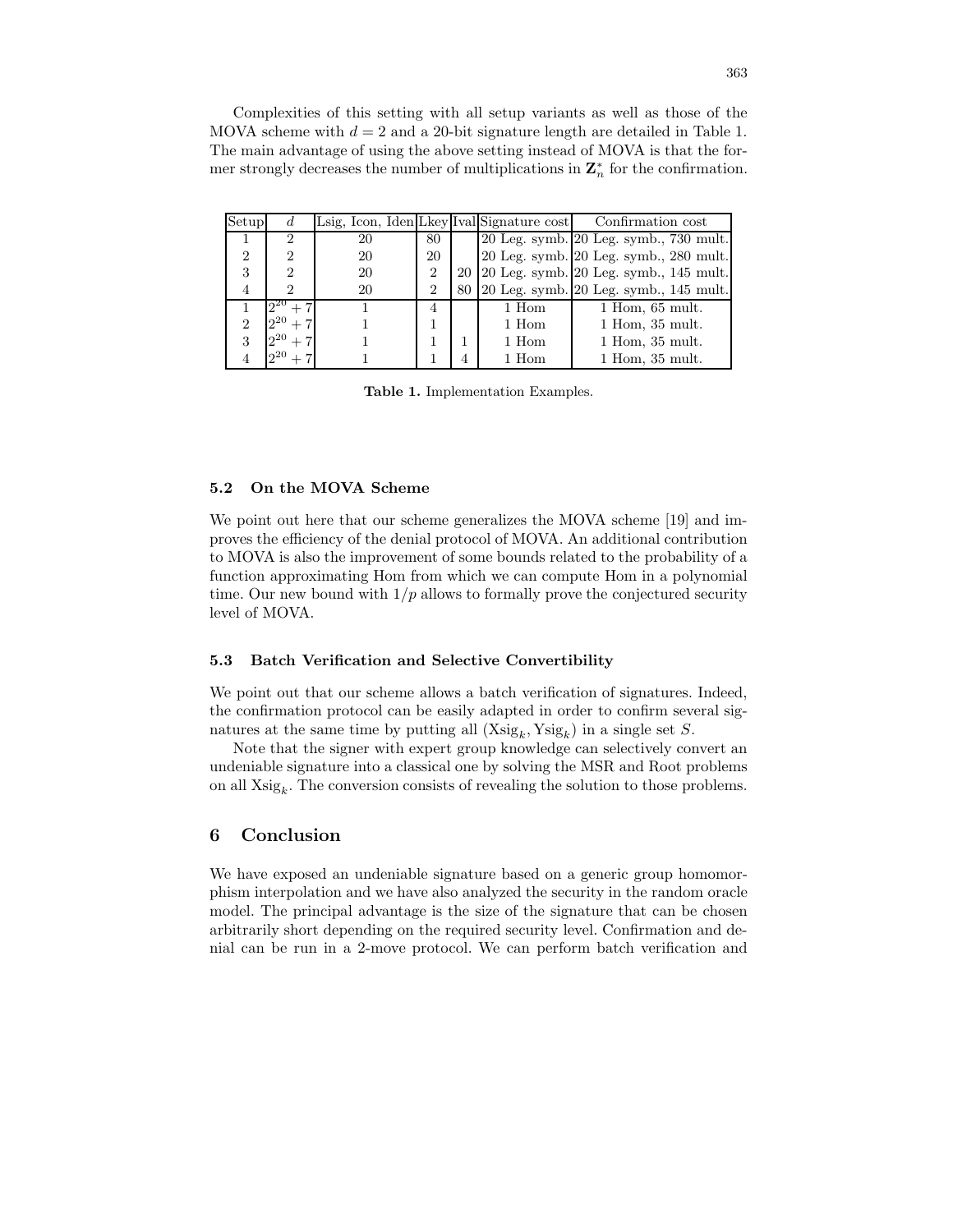have selective convertibility. From this general setting we have also proposed a practical example with 3-byte signatures and a complexity cost which is similar to RSA. We hope that this example will be completed by some various additional settings since group homomorphisms are common objects in cryptography.

As future work, we also aim at extending our techniques to other cryptographic algorithms such as the designated confirmer signatures [8].

Acknowledgments. We wish to thank Anna Lysyanskaya and Wenbo Mao for helpful discussions and comments.

### References

- 1. R. Anderson, S. Vaudenay, B. Preneel, K. Nyberg, The Newton Channel, Proc. First International Workshop on Information Hiding, Cambridge, UK, LNCS 1174, pp. 151–156, Springer, 1996.
- 2. S. Arora, C. Lund, R. Motwani, M. Sudan, M. Szegedy, Proof Verification and Hardness of Approximation Problems, Proc. 33rd IEEE Symp. on Foundations of Computer Science, pp. 14–23, 1992.
- 3. L. Babai, L. Fortnow, L. Levin and M. Szegedy, Checking Computations in Polylogarithmic Time, Proc. 23rd ACM Symp. on Theory of Computing, pp. 21–31, 1991.
- 4. I. Biehl, S. Paulus and T. Takagi, Efficient Undeniable Signature Schemes based on Ideal Arithmetic in Quadratic Orders, Conference on The Mathematics of Public-Key Cryptography, Toronto, 1999.
- 5. J. Boyar, D. Chaum, I. Damgård and T. Pedersen, Convertible Undeniable Signatures, Advances in Cryptology - Crypto '90, LNCS 537, pp. 189–205, Springer, 1990.
- 6. E. Bresson, D. Catalano and D. Pointcheval, A Simple Public-Key Cryptosytem with a Double Trapdoor Decryption Mechanism and Its applications, Advances in Cryptology - Asiacrypt '03, LNCS 2894, pp. 37–54, Springer, 2003.
- 7. D. Chaum, Zero-Knowledge Undeniable Signatures, Advances in Cryptology Eurocrypt '90, LNCS 473, pp. 458–464, Springer, 1990.
- 8. D. Chaum, Designated Confirmer Signatures, Advances in Cryptology Eurocrypt '94, LNCS 950, pp. 86–91, Springer, 1994.
- 9. D. Chaum and H. van Antwerpen, Undeniable Signatures, Advances in Cryptology - Crypto '89, LNCS 435, pp. 212–217, Springer, 1989.
- 10. T. H. Cormen, C. E. Leiserson and R. L. Rivest, Introduction to Algorithms, Mc-Graw Hill, 1990.
- 11. I. Dåmgard and T. Pedersen, New Convertible Undeniable Signatures Schemes, Advances in Cryptology - Eurocrypt '96, LNCS 1070, pp. 372–386, Springer, 1996.
- 12. Y. Desmedt and M. Yung, Weaknesses of Undeniable Signature Schemes, Advances in Cryptology - Crypto '91, LNCS 576, pp. 205–220, Springer, 1991.
- 13. W. Diffie and M. Hellman, New Directions in Cryptography, IEEE Transactions on Information Theory, vol. IT-22, pp. 644–654, 1976.
- 14. A. Fiat, A. Shamir, How to Prove Yourself: Practical Solutions to Identification and Signature Problems, Advances in Cryptology - Crypto '86, LNCS 263, pp. 186–194, Springer, 1987.
- 15. R. Gennaro, T. Rabin and H. Krawczyk, RSA-Based Undeniable Signatures, Journal of Cryptology, 13, pp. 397–416, Springer, 2000.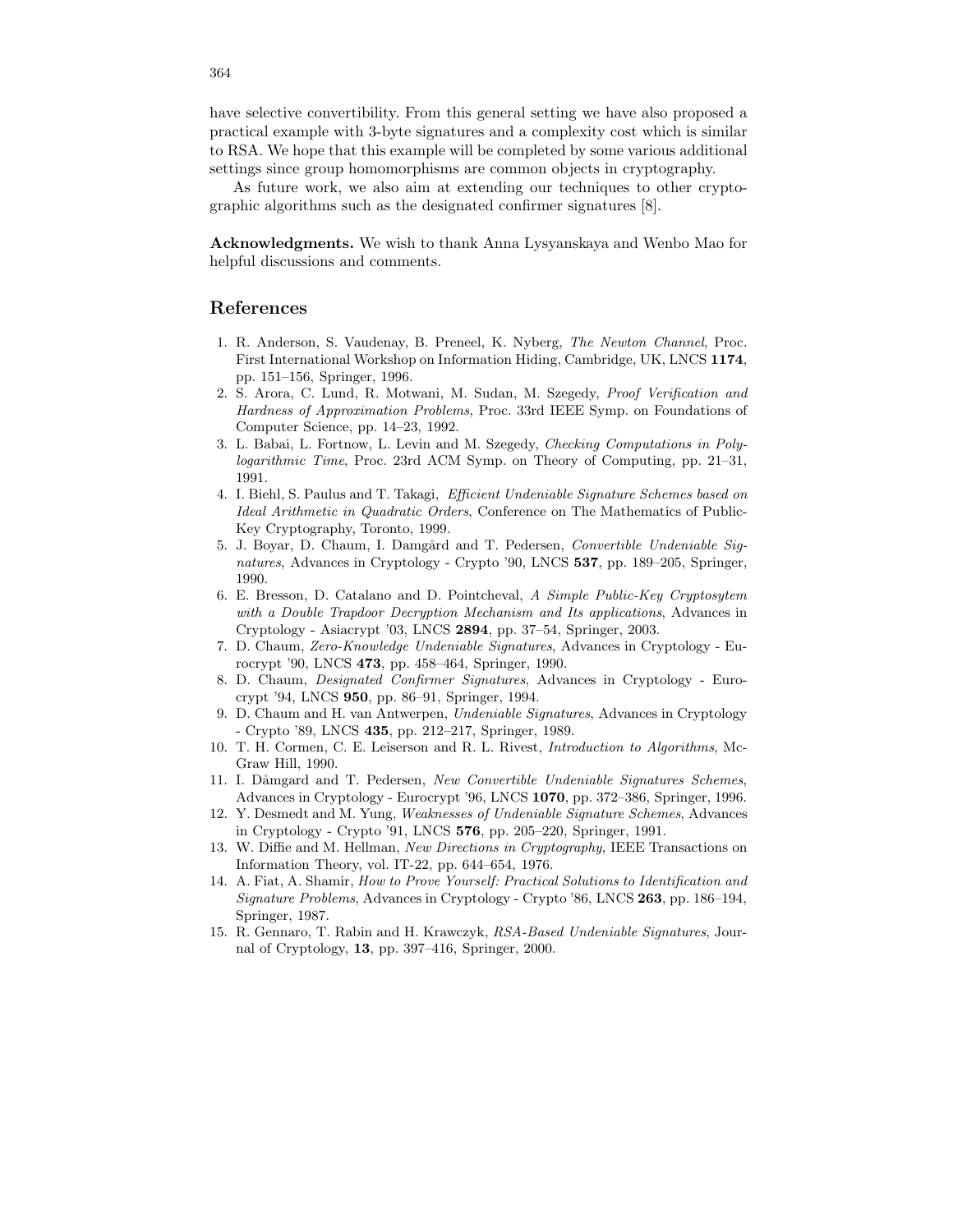- 16. S. Goldwasser and S. Micali, Probabilistic Encryption, Journal of Computer and System Sciences, 28, pp. 270–299, 1984.
- 17. M. Jakobsson, K. Sako and R. Impagliazzo, Designated Verifier Proofs and Their Applications, Advances in Cryptology - Eurocrypt '96, LNCS 1070, pp. 143-154, 1996.
- 18. B. Libert and J.-J. Quisquater, Identity Based Undeniable Signatures, Proc. RSA Crypto Track '04, LNCS 2964, pp. 112–125, Springer, 2004.
- 19. J. Monnerat and S. Vaudenay, Undeniable Signatures Based on Characters: How to Sign with One Bit, PKC '04, LNCS 2947, pp. 69–85, Springer, 2004.
- 20. P. Paillier, Public-Key Cryptosystems Based on Composite Degree Residuosity Classes, Advances in Cryptology - Eurocrypt '99, LNCS 1592, pp. 223–238, Springer, 1999.
- 21. R. L. Rivest, A. Shamir and L. M. Adleman, A Method for Obtaining Digital Signatures and Public-key Cryptosystem, Communications of the ACM, vol. 21, pp. 120–126, 1978.

# A Technical proofs

*Proof of Lemma 2.*  $1 \Leftrightarrow 2 \Leftrightarrow 3$ . Straightforward.

3 ⇒ 4. Assume that there exists a common prime factor p of  $#(G/G')$  and d. Then, from the structure of Abelian groups  $G/G'$  and H we know that each of these two groups possesses one cyclic subgroup  $U$  and  $V$  respectively of order p. So, we define a non trivial homomorphism that is the composition of the isomorphism between the two cyclic subgroups and with the reduction modulo U. This contradicts 3.

 $4 \Rightarrow 5$ . If  $x \in G$ , then d must be invertible modulo the order k of x mod G' by 4. Let m such that  $m \cdot d \equiv 1 \pmod{k}$ . We have  $m \cdot d \cdot x \equiv x \pmod{G'}$ . Hence,  $x - d(m \cdot x) \in G'$  and therefore  $x \in G' + dG$ .

 $\mathbf{5} \Rightarrow \mathbf{2}.$  If  $\varphi \in \text{Hom}(G, H)$  is such that  $\varphi|_{G'} = 0$  and  $x \in G$ , we can write  $x = a_1x_1 + \cdots + a_sx_s + dr$ . Thus,  $\varphi(x) = d\varphi(r) = 0$ . This holds for all  $x \in G$ , i.e.,  $\varphi = 0$ . i.e.,  $\varphi = 0$ .

*Proof of Lemma 10.* Let *n* be the order of *G*. Let  $h: G \times \mathbb{Z}_{nd}^s \to G$  be a function defined by  $h(r, a_1, \ldots, a_s) = dr + a_1x_1 + \ldots + a_sx_s$ . Obviously, h is an homomorphism. It is onto  $G$  due to the property 5 of Lemma 2. Hence, it is balanced onto G. Let  $\varphi: G \times \mathbf{Z}_{nd}^s \to G \times \mathbf{Z}_{d}^s$  be a function defined by  $\varphi(r, a_1, \ldots, a_s) \rightarrow (r + q_1 x_1 + \cdots + q_s x_s, a_1 \mod d, \ldots, a_s \mod d)$ , where  $a_i$  $(a_i \mod d) = dq_i$ . We have  $g \circ \varphi = h$ . Obviously,  $\varphi$  is balanced onto  $G \times \mathbb{Z}_d^s$  since  $\varphi^{-1}(r, a_1, \ldots, a_s) = \{ (r - q_1 x_1 - \ldots - q_s x_s, a_1 + dq_1, \ldots, a_s + dq_s) \mid (q_1, \ldots, q_s) \in$  $\mathbf{Z}_n^s$ . If  $\#g^{-1}(x) = m$ , we have  $mn^s = \# \varphi^{-1}(g^{-1}(x)) = \#h^{-1}(x) = (dn)^s$ . Hence,  $m = d^s$  does not depend on x, so g is balanced.

Proof of Theorem 15 (sketch). The decomposition of Xgroup comes from classical results on the structure of Abelian groups. We observe that we can handle each  $A_q$  independently because we can see that two elements generating two different  $A_q$ 's generate the direct sum of these two groups, since the two respective group